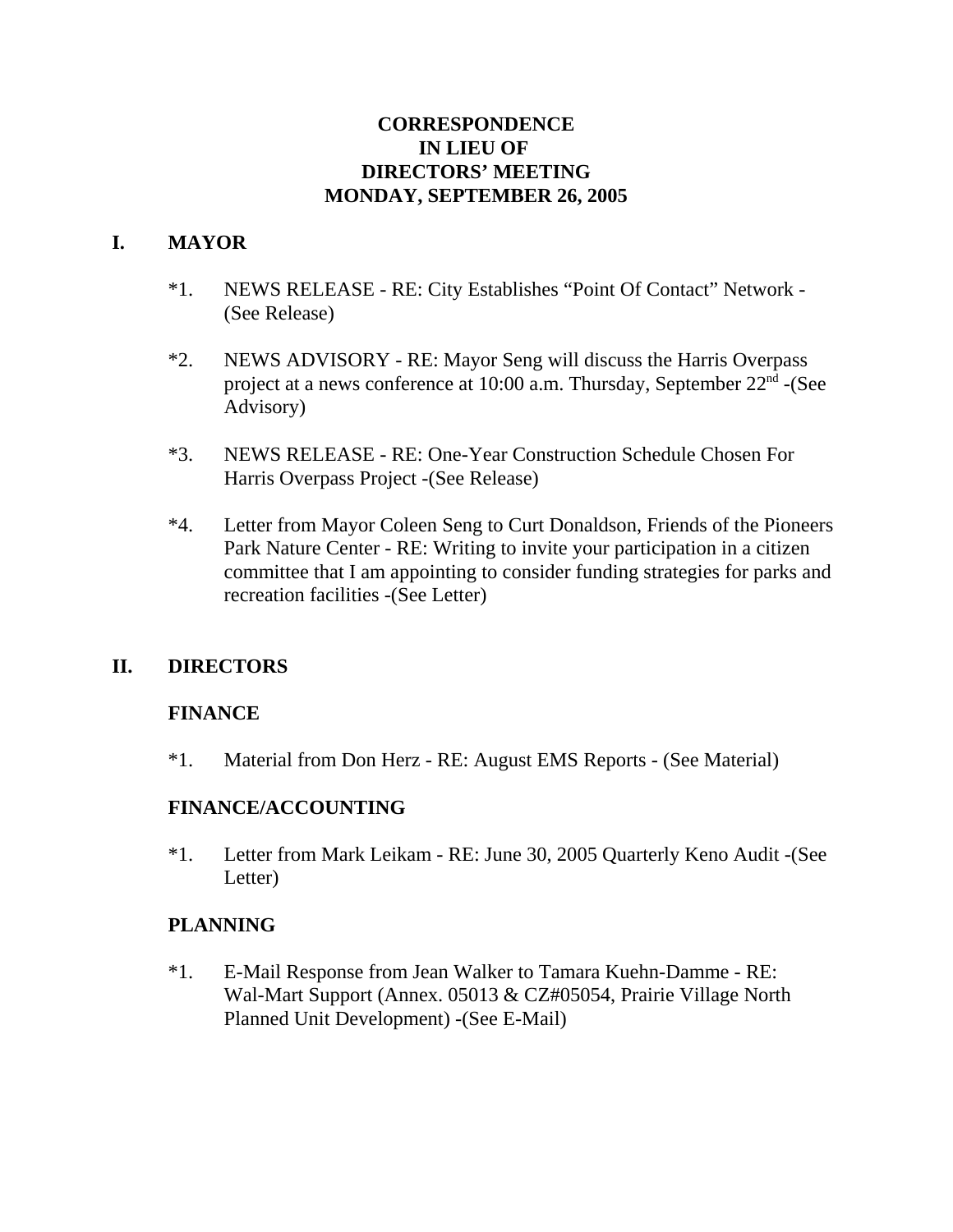- \*2. Memo from Marvin Krout to County Board RE: City Council Comprehensive Plan Amendments -(See Memo)
- \*3. Letter from Brian Will to Mike Johnson, Olsson Associates RE: Village Gardens Addition - FPPL#05074-Generally located at Pine Lake Road and South  $61<sup>st</sup>$  Street -(See Letter)

## **PLANNING COMMISSION FINAL ACTION .....**

- \*1. Special Permit #05044 (On-sale South  $27<sup>th</sup>$  Street and Jamie Lane) Resolution # PC-00951.
- \*2. Special Permit #05036 (Off-sale Tobacco Shack, N. 63rd Street and Havelock Avenue) Resolution # PC-00950.
- \*3. Preliminary Plat #04017-Twin Pines Addition (SW 33rd Street and West Denton Road) Resolution # PC-00952.

## **III. CITY CLERK**

# **IV. COUNCIL**

# **A. COUNCIL REQUESTS/CORRESPONDENCE**

### **JON CAMP**

- \*1. E-Mail from Ross & Liz Wunderlich sent to Jon Camp RE: Pioneers Blvd. Medians -(See E-Mail)
- \*2. E-Mail Response from Jon Camp to Ross & Liz Wunderlich RE: Pioneers Blvd. Medians -(See E-Mail)
- \*3. E-Mail from Dave Anderson sent to Jon Camp RE: Theaters -(See E-Mail)